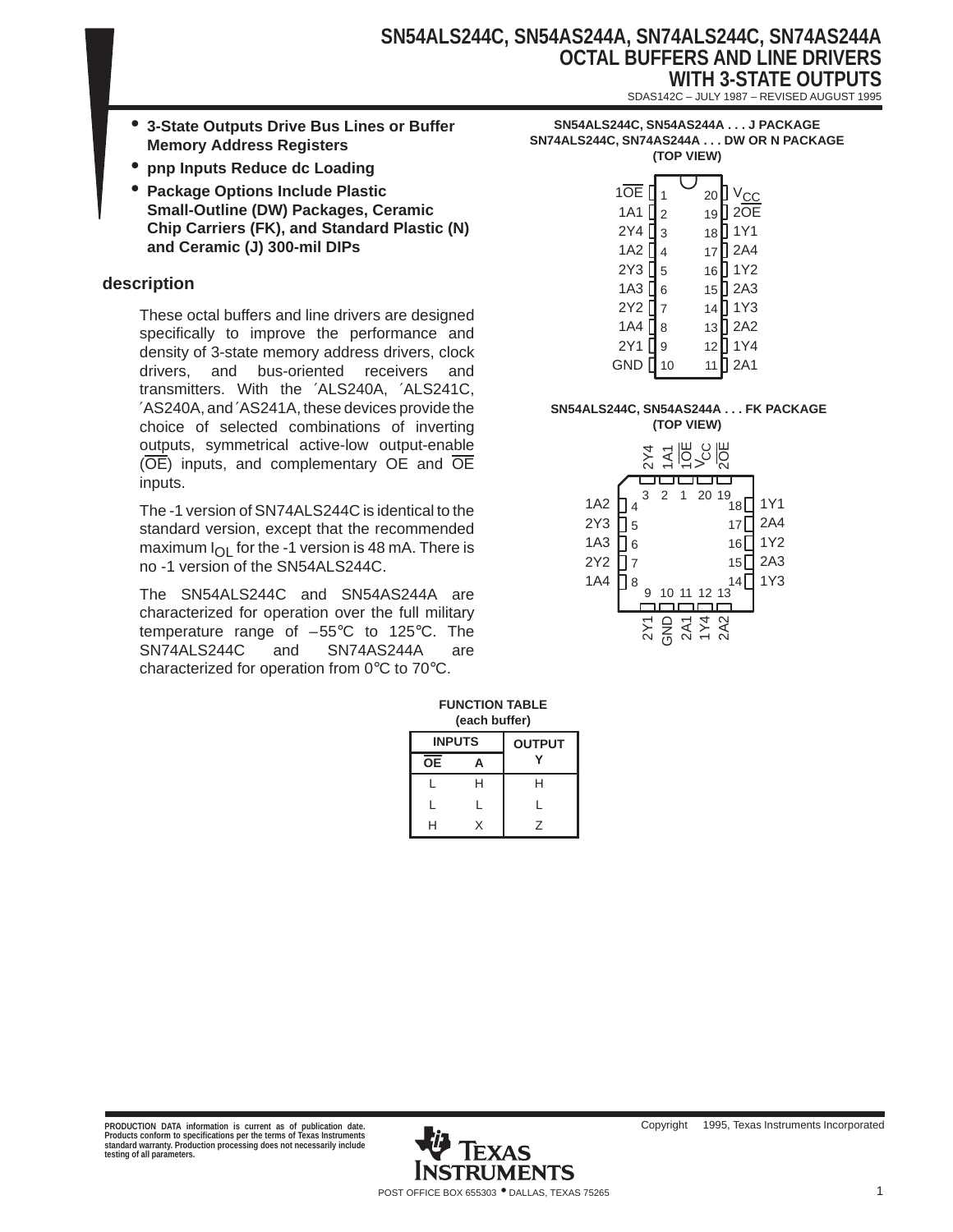# **SN54ALS244C, SN54AS244A, SN74ALS244C, SN74AS244A OCTAL BUFFERS AND LINE DRIVERS WITH 3-STATE OUTPUTS**

SDAS142C – JULY 1987 – REVISED AUGUST 1995



† This symbol is in accordance with ANSI/IEEE Std 91-1984 and IEC Publication 617-12.

## **logic symbol† logic diagram (positive logic)**





## **absolute maximum ratings over operating free-air temperature range (unless otherwise noted)‡**

‡ Stresses beyond those listed under "absolute maximum ratings" may cause permanent damage to the device. These are stress ratings only, and functional operation of the device at these or any other conditions beyond those indicated under "recommended operating conditions" is not implied. Exposure to absolute-maximum-rated conditions for extended periods may affect device reliability.

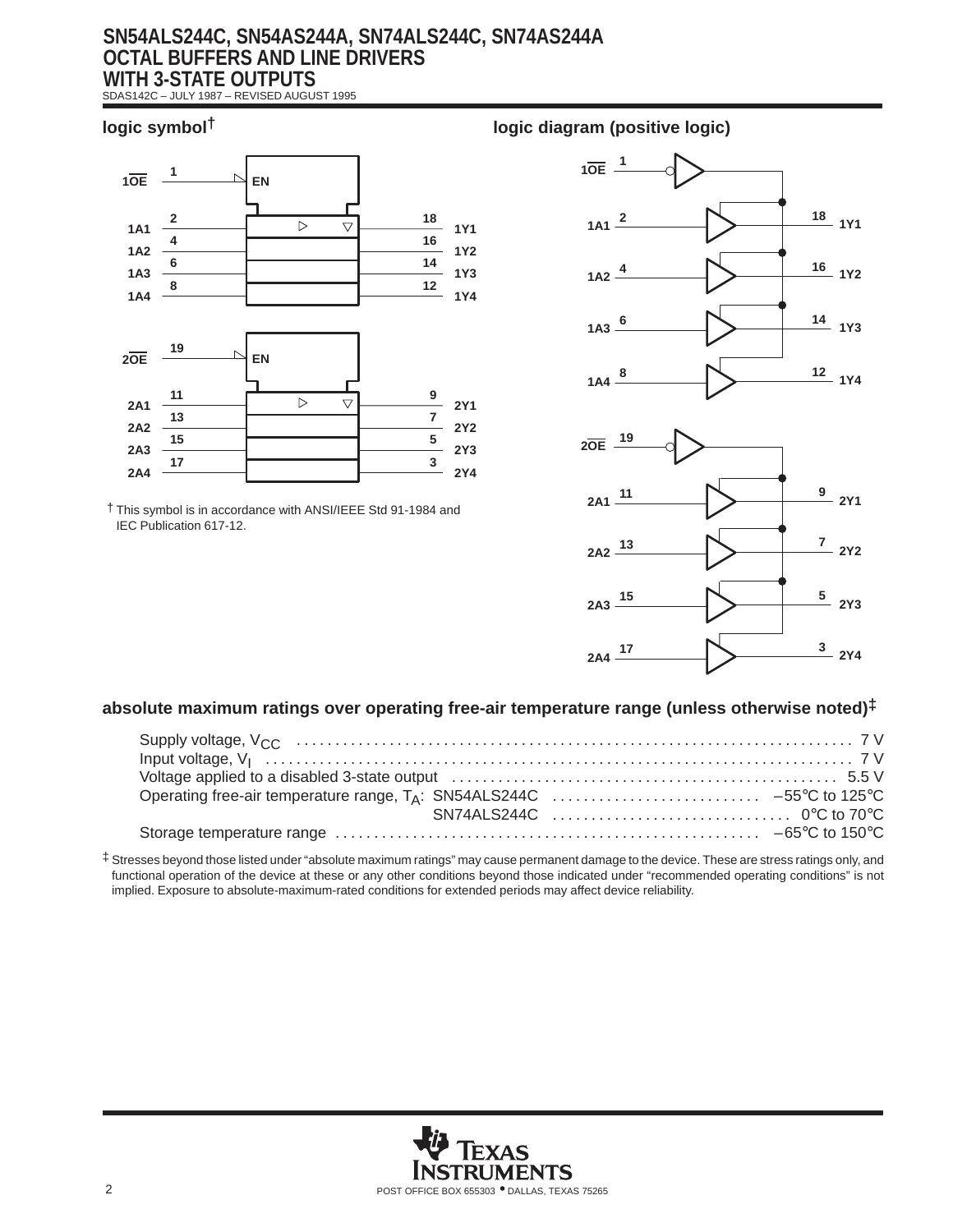# **SN54ALS244C, SN54AS244A, SN74ALS244C, SN74AS244A OCTAL BUFFERS AND LINE DRIVERS WITH 3-STATE OUTPUTS**

SDAS142C – JULY 1987 – REVISED AUGUST 1995

## **recommended operating conditions**

|                       |                                | SN54ALS244C |            | SN74ALS244C      |          |            | <b>UNIT</b>      |              |
|-----------------------|--------------------------------|-------------|------------|------------------|----------|------------|------------------|--------------|
|                       |                                | <b>MIN</b>  | <b>NOM</b> | <b>MAX</b>       | MIN      | <b>NOM</b> | <b>MAX</b>       |              |
| $V_{\text{CC}}$       | Supply voltage                 | 4.5         | 5          | 5.5              | 4.5      | 5          | 5.5              |              |
| V <sub>IH</sub>       | High-level input voltage       | 2           |            |                  | 2        |            |                  |              |
| $V_{IL}$              | Low-level input voltage        |             |            | 0.8 <sup>†</sup> |          |            | 0.8              | V            |
|                       |                                |             |            | 0.7 <sup>†</sup> |          |            |                  |              |
| <b>I<sub>OH</sub></b> | High-level output current      |             |            | $-12$            |          |            | $-15$            | mA           |
| <b>IOL</b>            |                                |             |            | 12               |          |            | 24               | mA           |
|                       | Low-level output current       |             |            |                  |          |            | $48\overline{S}$ |              |
| <b>TA</b>             | Operating free-air temperature | $-55$       |            | 125              | $\Omega$ |            | 70               | $^{\circ}$ C |

† Applies over temperature range –55°C to 70°C

‡ Applies over temperature range 70°C to 125°C

§ Applies only to the -1 version and only if  $V_{CC}$  is between 4.75 V and 5.25 V

#### **electrical characteristics over recommended operating free-air temperature range (unless otherwise noted)**

|                       |                                          | <b>SN54ALS244C</b><br>SN74ALS244C<br><b>TEST CONDITIONS</b> |             |            |            |             |            | <b>UNIT</b> |        |
|-----------------------|------------------------------------------|-------------------------------------------------------------|-------------|------------|------------|-------------|------------|-------------|--------|
| <b>PARAMETER</b>      |                                          |                                                             | <b>MIN</b>  | <b>TYP</b> | <b>MAX</b> | <b>MIN</b>  | <b>TYP</b> | <b>MAX</b>  |        |
| V <sub>IK</sub>       | $V_{CC}$ = 4.5 V,                        | $I_1 = -18$ mA                                              |             |            | $-1.5$     |             |            | $-1.5$      | $\vee$ |
|                       | $V_{\text{CC}} = 4.5 \text{ V}$ to 5.5 V | $I_{OH} = -0.4$ mA                                          | $V_{CC}$ -2 |            |            | $V_{CC}$ -2 |            |             |        |
| VOH                   |                                          | $I_{OH} = -3 mA$                                            | 2.4         | 3.2        |            | 2.4         | 3.2        |             | $\vee$ |
|                       | $V_{CC}$ = 4.5 V                         | $I_{OH} = -12$ mA                                           | 2           |            |            |             |            |             |        |
|                       |                                          | $I_{OH} = -15$ mA                                           |             |            |            | 2           |            |             |        |
|                       |                                          | $I_{OL}$ = 12 mA                                            |             | 0.25       | 0.4        |             | 0.25       | 0.4         |        |
| VOL                   | $V_{CC}$ = 4.5 V                         | $I_{OL}$ = 24 mA                                            |             |            |            |             | 0.35       | 0.5         | $\vee$ |
|                       |                                          | $I_{OL}$ = 48 mA (-1 version)                               |             |            |            |             | 0.35       | 0.5         |        |
| <b>lozh</b>           | $V_{CC}$ = 5.5 V,                        | $V_O = 2.7 V$                                               |             |            | 20         |             |            | 20          | μA     |
| lozL                  | $V_{CC}$ = 5.5 V,                        | $V_O = 0.4 V$                                               |             |            | $-20$      |             |            | $-20$       | μA     |
| η.                    | $V_{CC} = 5.5 V,$                        | $V_I = 7 V$                                                 |             |            | 0.1        |             |            | 0.1         | mA     |
| ŀщ                    | $V_{CC} = 5.5 V,$                        | $V_1 = 2.7 V$                                               |             |            | 20         |             |            | 20          | μA     |
| IIL.                  | $V_{CC} = 5.5 V,$                        | $V_1 = 0.4 V$                                               |             |            | $-0.1$     |             |            | $-0.1$      | mA     |
| $10^{\#}$             | $V_{CC} = 5.5 V,$                        | $V_{\text{O}} = 2.25 V$                                     | $-20$       |            | $-112$     | $-30$       |            | $-112$      | mA     |
|                       |                                          | Outputs high                                                |             | 9          | 18         |             | 9          | 17          | mA     |
| <b>I<sub>CC</sub></b> | $V_{CC}$ = 5.5 V                         | Outputs low                                                 |             | 15         | 25         |             | 15         | 24          |        |
|                       |                                          | Outputs disabled                                            |             | 17         | 29         |             | 17         | 27          |        |

 $\frac{1}{4}$  All typical values are at V<sub>CC</sub> = 5 V, T<sub>A</sub> = 25°C.

# The output conditions have been chosen to produce a current that closely approximates one half of the true short-circuit output current, I<sub>OS</sub>.

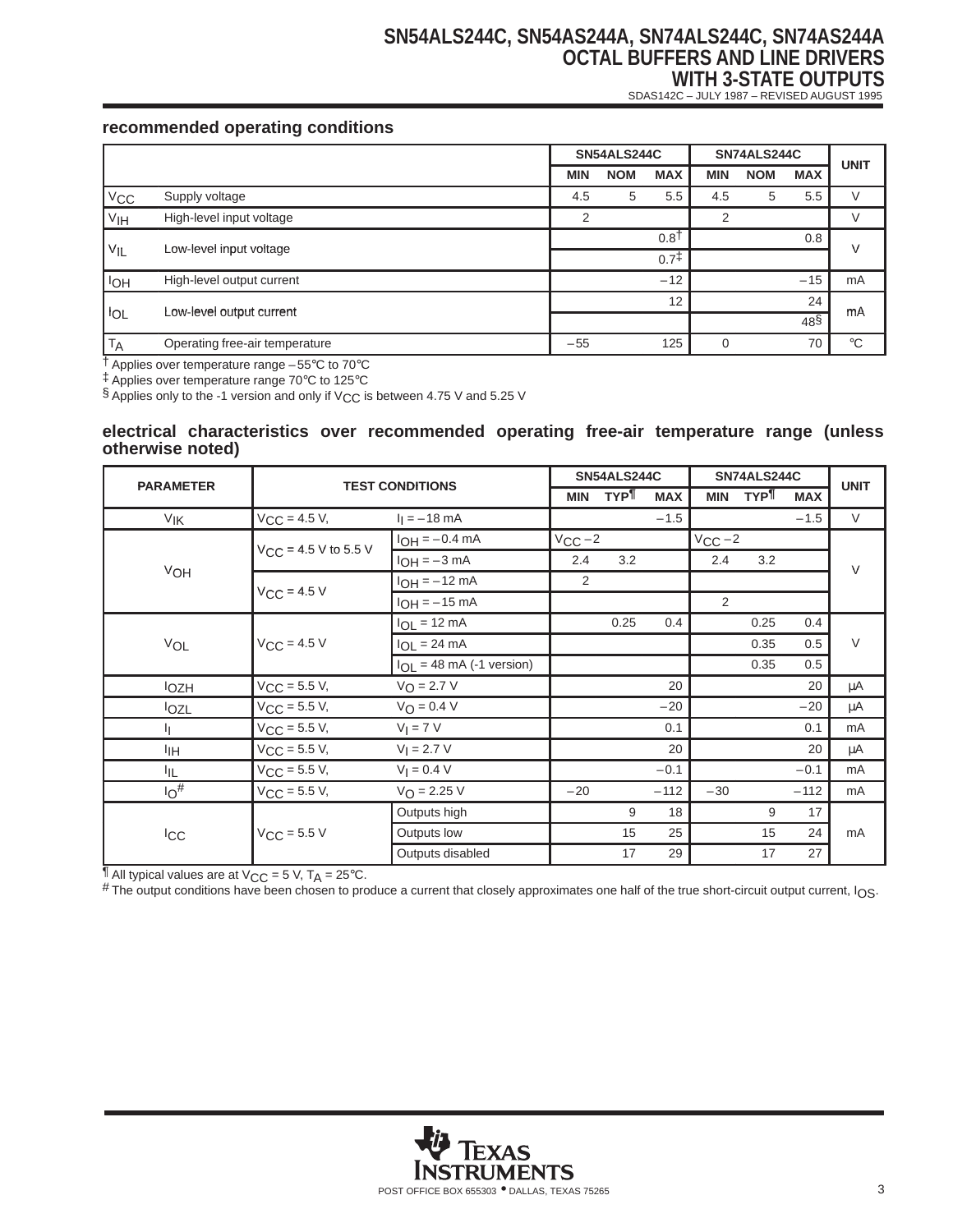# **SN54ALS244C, SN54AS244A, SN74ALS244C, SN74AS244A OCTAL BUFFERS AND LINE DRIVERS WITH 3-STATE OUTPUTS**

SDAS142C – JULY 1987 – REVISED AUGUST 1995

### **switching characteristics (see Figure 1)**

| <b>PARAMETER</b> | <b>FROM</b><br>(INPUT) | TO<br>(OUTPUT) | $V_{CC}$ = 4.5 V to 5.5 V,<br>$C_L = 50 \text{ pF}$ ,<br>$R1 = 500 \Omega$ ,<br>$R2 = 500 \Omega$<br>$T_A$ = MIN to MAX <sup>T</sup> | <b>UNIT</b> |                |            |    |
|------------------|------------------------|----------------|--------------------------------------------------------------------------------------------------------------------------------------|-------------|----------------|------------|----|
|                  |                        |                | <b>SN54ALS244C</b>                                                                                                                   |             | SN74ALS244C    |            |    |
|                  |                        |                | <b>MIN</b>                                                                                                                           | <b>MAX</b>  | <b>MIN</b>     | <b>MAX</b> |    |
| <sup>t</sup> PLH | Α                      | v              |                                                                                                                                      | 16          | 2              | 10         |    |
| <sup>t</sup> PHL |                        |                | 3                                                                                                                                    | 12          | 3              | 10         | ns |
| t <sub>PZH</sub> | $\overline{OE}$        | $\checkmark$   |                                                                                                                                      | 26          | 3              | 20         |    |
| t <sub>PZL</sub> |                        |                |                                                                                                                                      | 24          | 3              | 20         | ns |
| t <sub>PHZ</sub> | <b>OE</b>              | $\checkmark$   | 2                                                                                                                                    | 10          | $\overline{2}$ | 10         |    |
| t <sub>PLZ</sub> |                        |                |                                                                                                                                      | 26          |                | 13         | ns |

 $\dagger$  For conditions shown as MIN or MAX, use the appropriate value specified under recommended operating conditions.

### **absolute maximum ratings over operating free-air temperature range (unless otherwise noted)‡**

‡ Stresses beyond those listed under "absolute maximum ratings" may cause permanent damage to the device. These are stress ratings only, and functional operation of the device at these or any other conditions beyond those indicated under "recommended operating conditions" is not implied. Exposure to absolute-maximum-rated conditions for extended periods may affect device reliability.

#### **recommended operating conditions**

|                   |                                | <b>SN54AS244A</b> |            | <b>SN74AS244A</b> | <b>UNIT</b> |            |            |             |
|-------------------|--------------------------------|-------------------|------------|-------------------|-------------|------------|------------|-------------|
|                   |                                | <b>MIN</b>        | <b>NOM</b> | <b>MAX</b>        | MIN         | <b>NOM</b> | <b>MAX</b> |             |
| V <sub>CC</sub>   | Supply voltage                 | 4.5               | 5          | 5.5               | 4.5         | 5          | 5.5        |             |
| V <sub>IH</sub>   | High-level input voltage       |                   |            |                   |             |            |            |             |
| $V_{\mathsf{IL}}$ | Low-level input voltage        |                   |            | 0.8               |             |            | 0.8        |             |
| <b>IOH</b>        | High-level output current      |                   |            | $-12$             |             |            | $-15$      | mA          |
| l IOL             | Low-level output current       |                   |            | 48                |             |            | 64         | mA          |
| ' T <sub>A</sub>  | Operating free-air temperature | $-55$             |            | 125               |             |            | 70         | $^{\circ}C$ |

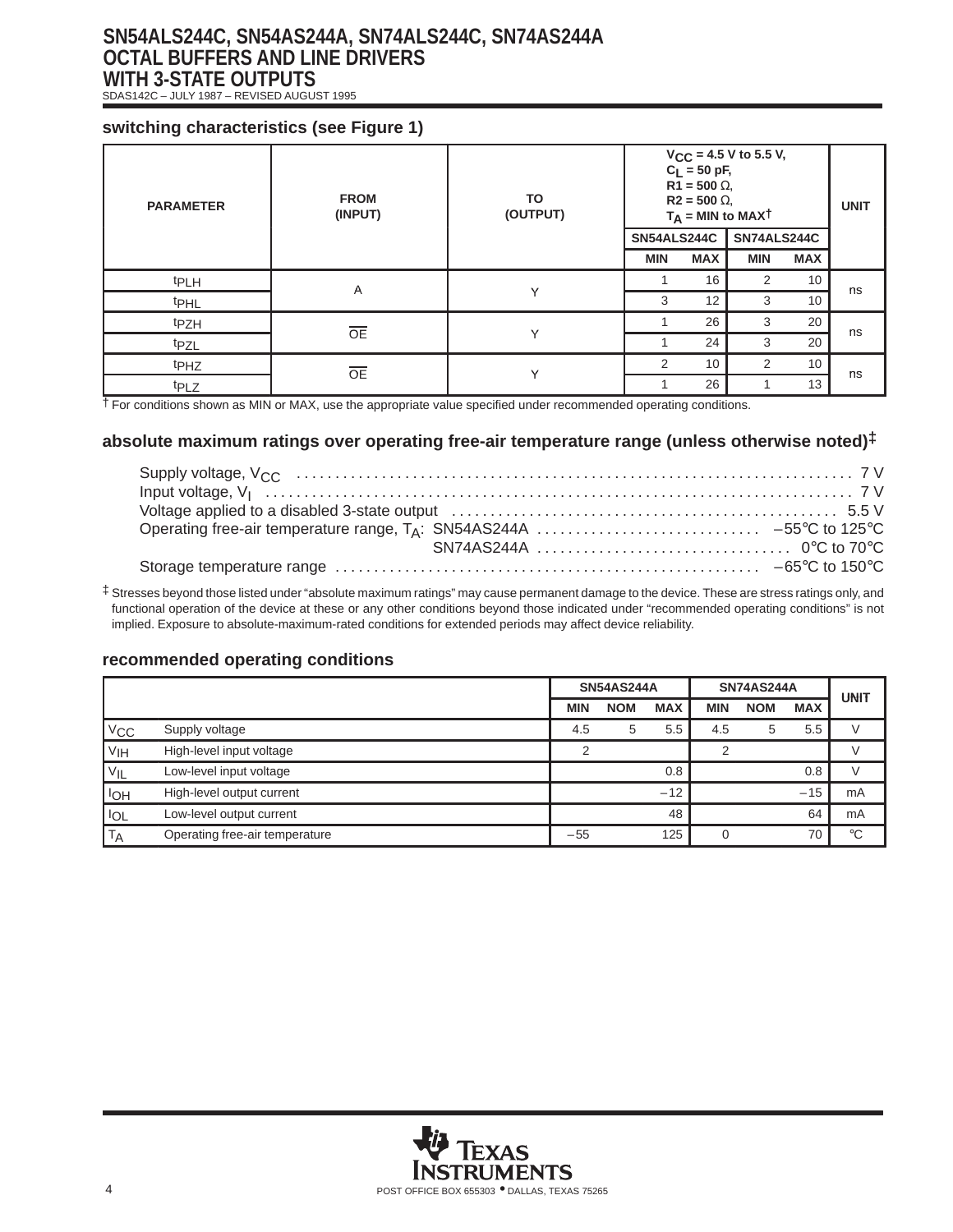# **SN54ALS244C, SN54AS244A, SN74ALS244C, SN74AS244A OCTAL BUFFERS AND LINE DRIVERS WITH 3-STATE OUTPUTS**

SDAS142C – JULY 1987 – REVISED AUGUST 1995

| <b>PARAMETER</b>  |                               |                            | <b>SN54AS244A</b><br><b>SN74AS244A</b><br><b>TEST CONDITIONS</b> |                           |     |            |             | <b>UNIT</b> |            |        |
|-------------------|-------------------------------|----------------------------|------------------------------------------------------------------|---------------------------|-----|------------|-------------|-------------|------------|--------|
|                   |                               |                            |                                                                  | <b>TYPT</b><br><b>MIN</b> |     | <b>MAX</b> | <b>MIN</b>  | <b>TYPT</b> | <b>MAX</b> |        |
| $V_{\mathsf{IK}}$ |                               | $V_{CC} = 4.5 V,$          | $I_1 = -18$ mA                                                   |                           |     | $-1.2$     |             |             | $-1.2$     | V      |
|                   |                               | $V_{CC}$ = 4.5 V to 5.5 V, | $I_{OH} = -2 mA$                                                 | $V_{CC}$ -2               |     |            | $V_{CC}$ -2 |             |            |        |
|                   |                               |                            | $I_{OH} = -3 mA$                                                 | 2.4                       | 3.4 |            | 2.4         | 3.4         |            | $\vee$ |
| VOH               |                               | $V_{CC}$ = 4.5 V           | $I_{OH} = -12$ mA                                                | 2.4                       |     |            |             |             |            |        |
|                   |                               |                            | $I_{OH} = -15$ mA                                                |                           |     |            | 2.4         |             |            |        |
| VOL               |                               | $V_{CC}$ = 4.5 V           | $I_{OL}$ = 48 mA                                                 |                           |     | 0.55       |             |             |            | $\vee$ |
|                   |                               |                            | $I_{OL} = 64 \text{ mA}$                                         |                           |     |            |             |             | 0.55       |        |
| lozh              |                               | $V_{CC}$ = 5.5 V,          | $V_{\text{O}} = 2.7 V$                                           |                           |     | 50         |             |             | 50         | μA     |
| <b>IOZL</b>       |                               | $V_{CC}$ = 5.5 V,          | $V_O = 0.4 V$                                                    |                           |     | $-50$      |             |             | $-50$      | μA     |
| $\mathbf{q}$      |                               | $V_{CC}$ = 5.5 V,          | $V_I = 7 V$                                                      |                           |     | 0.1        |             |             | 0.1        | mA     |
| <sup>I</sup> IH   |                               | $V_{CC} = 5.5 V,$          | $V_1 = 2.7 V$                                                    |                           |     | 20         |             |             | 20         | μA     |
|                   | $\overline{OE}$               |                            | $V_1 = 0.4 V$                                                    |                           |     | $-0.5$     |             |             | $-0.5$     |        |
| HL.               | $V_{\text{CC}} = 5.5 V,$<br>A |                            |                                                                  |                           |     | $-1$       |             |             | $-1$       | mA     |
| $\overline{10^+}$ |                               | $V_{CC}$ = 5.5 V,          | $V_{\text{O}} = 2.25 V$                                          | $-50$                     |     | $-150$     | $-50$       |             | $-150$     | mA     |
|                   |                               |                            | Outputs high                                                     |                           | 22  | 34         |             | 22          | 34         |        |
| <b>ICC</b>        |                               | $V_{CC}$ = 5.5 V           | Outputs low                                                      |                           | 60  | 90         |             | 60          | 90         | mA     |
|                   |                               |                            | Outputs disabled                                                 |                           | 34  | 54         |             | 34          | 54         |        |

#### **electrical characteristics over recommended operating free-air temperature range (unless otherwise noted)**

 $\dagger$  All typical values are at V<sub>CC</sub> = 5 V, T<sub>A</sub> = 25°C.

‡ The output conditions have been chosen to produce a current that closely approximates one half of the true short-circuit output current, IOS.

## **switching characteristics (see Figure 1)**

| <b>PARAMETER</b> | <b>FROM</b><br>(INPUT) | TO<br>(OUTPUT) | $V_{CC}$ = 4.5 V to 5.5 V,<br>$C_L = 50$ pF,<br>$R1 = 500 \Omega$<br>$R2 = 500 \Omega$<br>$T_A = MIN to MAX$$ | <b>UNIT</b> |                   |            |    |
|------------------|------------------------|----------------|---------------------------------------------------------------------------------------------------------------|-------------|-------------------|------------|----|
|                  |                        |                | <b>SN54AS244A</b>                                                                                             |             | <b>SN74AS244A</b> |            |    |
|                  |                        |                | <b>MIN</b>                                                                                                    | <b>MAX</b>  | <b>MIN</b>        | <b>MAX</b> |    |
| <b>tPLH</b>      | Α                      |                | 2                                                                                                             | 9           | 2                 | 6.2        |    |
| <b>t</b> PHL     |                        | Y              |                                                                                                               | 7           |                   | 6.2        | ns |
| t <sub>PZH</sub> |                        |                |                                                                                                               | 10          |                   | 9          | ns |
| <sup>t</sup> PZL | <b>OE</b>              | Y              | 2                                                                                                             | 8           | $\overline{2}$    | 7.5        |    |
| t <sub>PHZ</sub> | <b>OE</b>              | $\checkmark$   |                                                                                                               | 6.5         |                   | 6          | ns |
| t <sub>PLZ</sub> |                        |                |                                                                                                               | 10.5        |                   | 9          |    |

§ For conditions shown as MIN or MAX, use the appropriate value specified under recommended operating conditions.